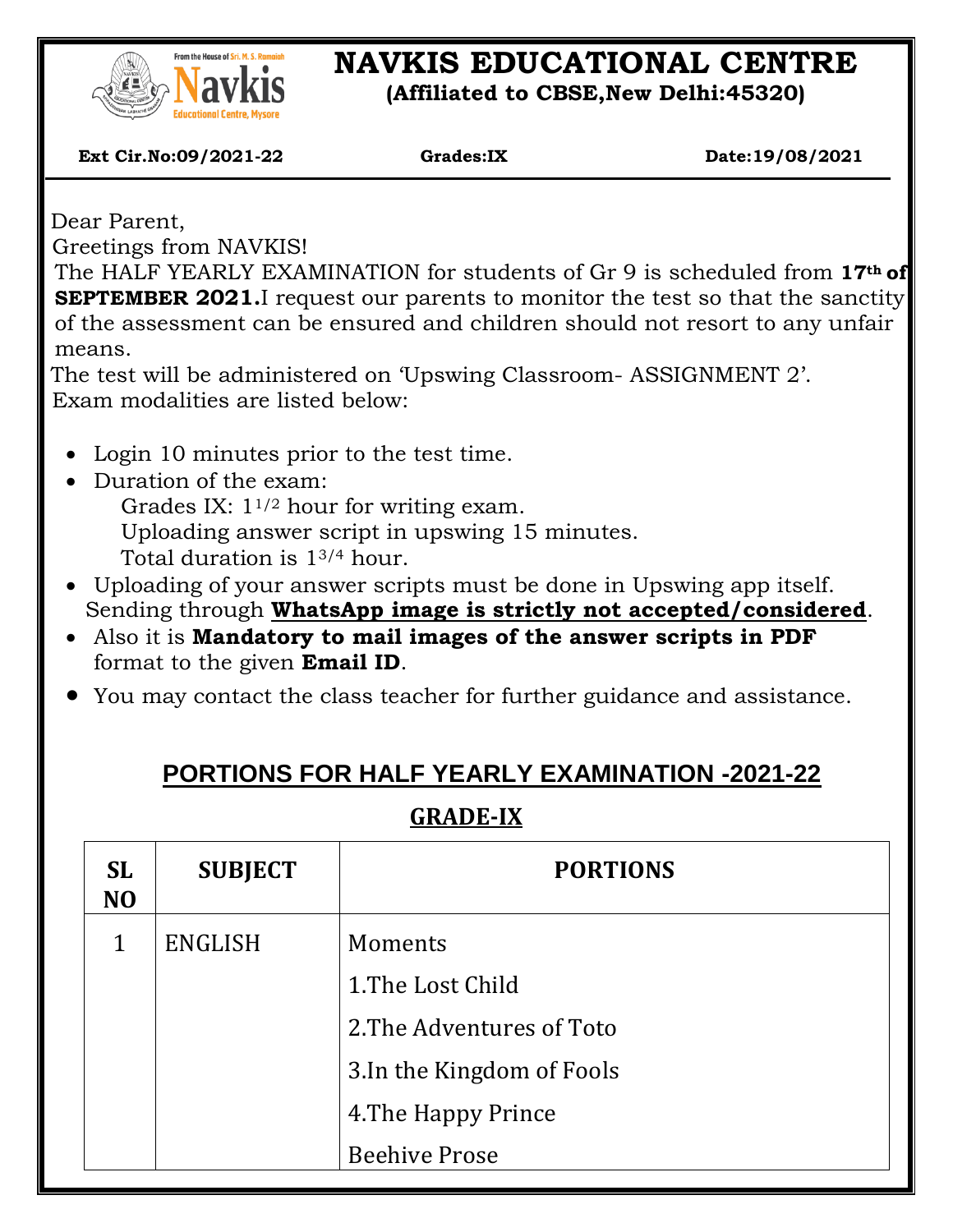| 1. The Fun They Had<br>2. The Sound of Music<br>3. The little Girl<br>4.A Truly Beautiful Mind<br>5. My Childhood<br>Poems<br>1. The Road Not Taken<br>2. Wind<br>3. Rain on the Roof<br>4. A Legend of The Northland<br>Grammar<br>1.Tenses<br>2. Modals<br>3.Determiners<br>4. Reported speech<br>5. Commands and Requests<br><b>6. Statements and Questions</b><br>ಗದ್ಯ:<br>$\overline{2}$<br><b>II LANGUAGE</b><br>* ಕನ್ನಡ ಮೌಲ್ವಿ<br><b>KANNADA</b><br>* ಬೆಡಗಿನ ತಾಣ ಜಯಪುರ<br>ಪದ್ಯ: |                                                    |
|----------------------------------------------------------------------------------------------------------------------------------------------------------------------------------------------------------------------------------------------------------------------------------------------------------------------------------------------------------------------------------------------------------------------------------------------------------------------------------------|----------------------------------------------------|
|                                                                                                                                                                                                                                                                                                                                                                                                                                                                                        |                                                    |
|                                                                                                                                                                                                                                                                                                                                                                                                                                                                                        |                                                    |
|                                                                                                                                                                                                                                                                                                                                                                                                                                                                                        |                                                    |
|                                                                                                                                                                                                                                                                                                                                                                                                                                                                                        |                                                    |
|                                                                                                                                                                                                                                                                                                                                                                                                                                                                                        |                                                    |
|                                                                                                                                                                                                                                                                                                                                                                                                                                                                                        |                                                    |
|                                                                                                                                                                                                                                                                                                                                                                                                                                                                                        |                                                    |
|                                                                                                                                                                                                                                                                                                                                                                                                                                                                                        |                                                    |
|                                                                                                                                                                                                                                                                                                                                                                                                                                                                                        |                                                    |
|                                                                                                                                                                                                                                                                                                                                                                                                                                                                                        |                                                    |
|                                                                                                                                                                                                                                                                                                                                                                                                                                                                                        |                                                    |
|                                                                                                                                                                                                                                                                                                                                                                                                                                                                                        |                                                    |
|                                                                                                                                                                                                                                                                                                                                                                                                                                                                                        |                                                    |
|                                                                                                                                                                                                                                                                                                                                                                                                                                                                                        |                                                    |
|                                                                                                                                                                                                                                                                                                                                                                                                                                                                                        |                                                    |
|                                                                                                                                                                                                                                                                                                                                                                                                                                                                                        |                                                    |
|                                                                                                                                                                                                                                                                                                                                                                                                                                                                                        |                                                    |
|                                                                                                                                                                                                                                                                                                                                                                                                                                                                                        |                                                    |
| * ನಿನ್ನ ಮುತ್ತಿನ ಸತ್ತಿಗೆಯನ್ನಿತ್ತು ಸಲಹು<br>ಪೂರಕಪಾಠ:<br>* ಗುಣಸಾಗರಿ ಪಂಢರೀಬಾಯಿ<br>* ನನ್ನಾಸೆ<br>* ವ್ಯಾಕರಣ                                                                                                                                                                                                                                                                                                                                                                                    | * ಆದರ್ಶ ಶಿಕ್ಖಕ ಸರ್ವೇಪಲ್ಲಿ ರಾಧಾಕೃಷ್ಣನ್<br>* ಹೊಸಹಾಡು |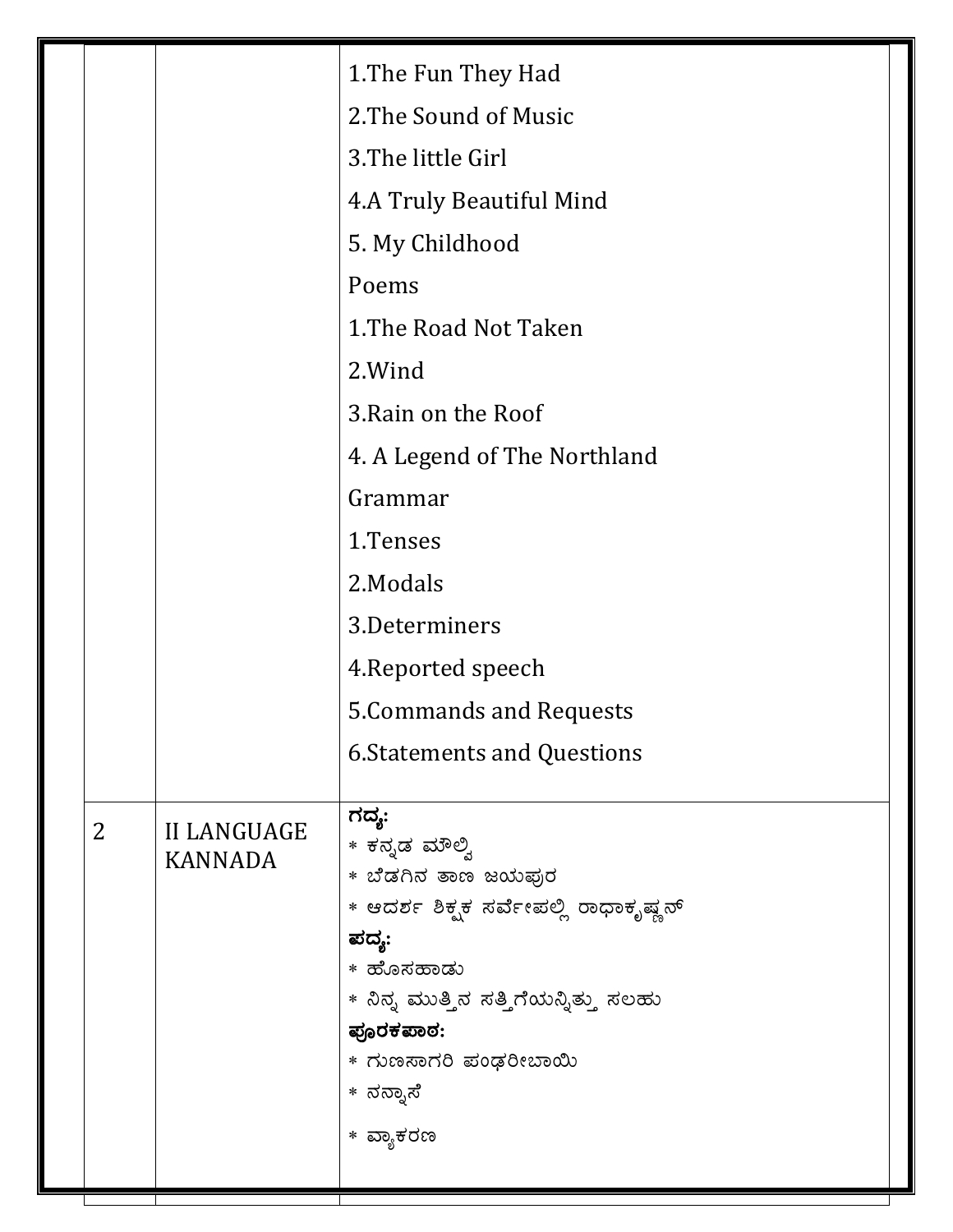|  | 3              | <b>II LANGUAGE</b>       | पद्य भाग :<br>१. रैदास के पद                                     |  |
|--|----------------|--------------------------|------------------------------------------------------------------|--|
|  |                | <b>HINDI</b>             | २. रहीम के दोहे                                                  |  |
|  |                |                          | गद्य भाग:                                                        |  |
|  |                |                          | १.दु:ख का अधिकार                                                 |  |
|  |                |                          | २. एवरेस्ट मेरी शिखर यात्रा                                      |  |
|  |                |                          | * व्याकरण                                                        |  |
|  | $\overline{4}$ | <b>MATHEMATICS</b>       | 1. Number system                                                 |  |
|  |                |                          | 2. Linear equation in two variables                              |  |
|  |                |                          | 3. Coordinate geometry                                           |  |
|  |                |                          | 4. Lines and angles                                              |  |
|  |                |                          | 5. Triangles                                                     |  |
|  |                |                          | 6. Heron's formula                                               |  |
|  |                |                          | 7. Statistics                                                    |  |
|  | 5              | <b>SCIENCE</b>           | 1. Is matter around us Pure                                      |  |
|  |                |                          | 2. The Fundamental Unit of Life.                                 |  |
|  |                |                          | 3.Tissues<br>4.Motion                                            |  |
|  | 6              | SOCIAL<br><b>SCIENCE</b> | 1. French Revolution                                             |  |
|  |                |                          | 2. India - Size and location                                     |  |
|  |                |                          | 3. Physical features of India                                    |  |
|  |                |                          | 4. The story of village Palampur                                 |  |
|  |                |                          | 5. People as resources                                           |  |
|  |                |                          | 6. What is Democracy? Why is democracy?<br>Constitutional design |  |
|  | 7              | <b>COMPUTER</b>          | PART-A                                                           |  |
|  |                | <b>SCIENCE</b>           | <b>1. Communication Skills</b>                                   |  |
|  |                |                          | 2. Self-Management Skills                                        |  |
|  |                |                          |                                                                  |  |